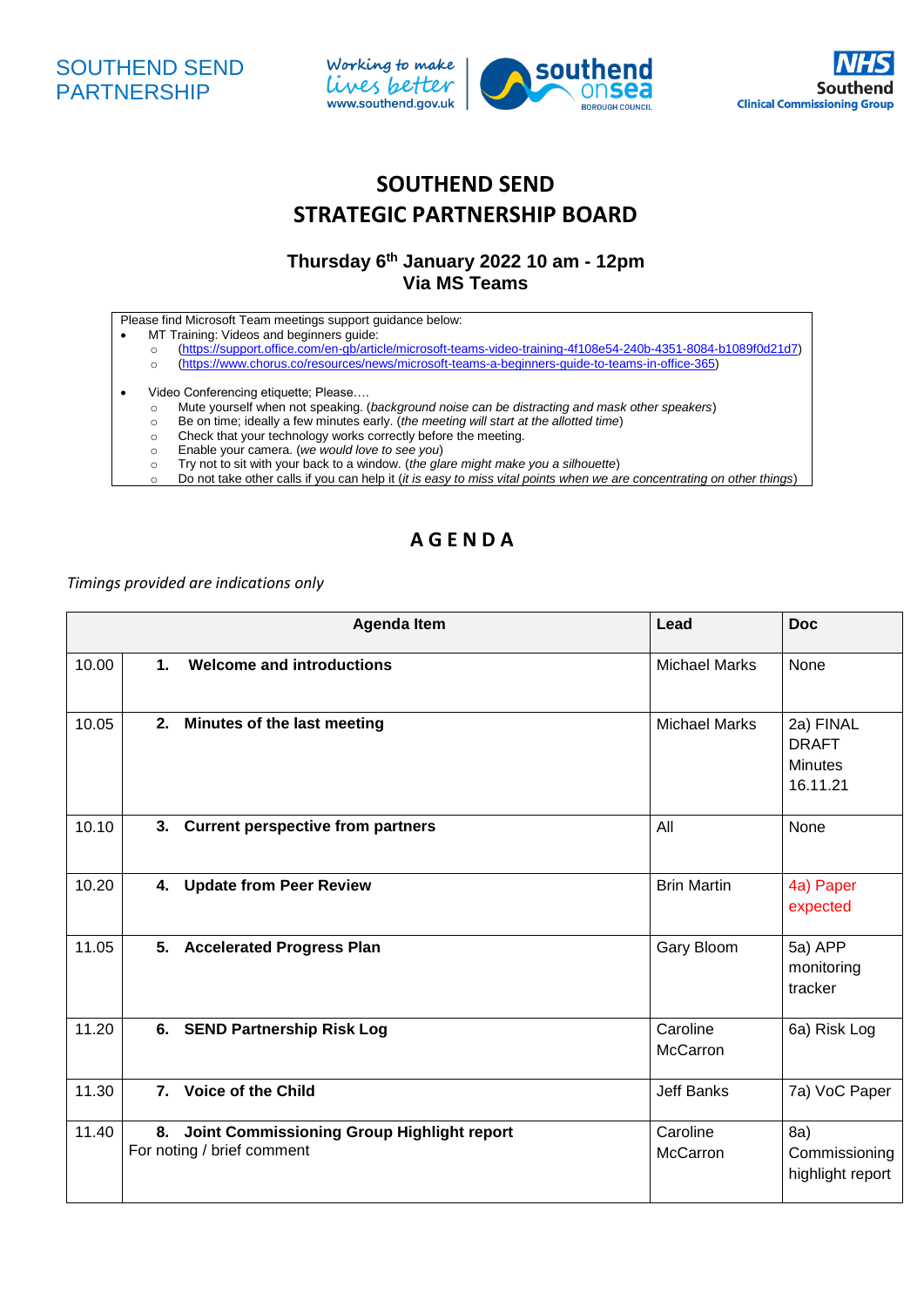| 11.45 | <b>SEND Operations Group highlight report</b><br>9.<br>For noting / brief comment                                                                  | <b>Brin Martin</b>   | 9a) SENDOPS<br>Highlight report |
|-------|----------------------------------------------------------------------------------------------------------------------------------------------------|----------------------|---------------------------------|
| 11.50 | 10. Actions and feedback:<br><b>Review Action Log</b><br>a)<br>Feedback/actions to other SEND Governance Groups not covered<br>b)<br>by action log | <b>Michael Marks</b> | 10a) Action log                 |
| 11.55 | 11. Any other business                                                                                                                             |                      |                                 |
| 12.00 | <b>Close</b>                                                                                                                                       |                      |                                 |
|       | <b>Future meetings:</b>                                                                                                                            |                      |                                 |
|       | Dates and times of future meetings<br>$1st$ March 2022<br>$10am - 12pm$<br>$10$ am $=$ 12nm $u$<br>17th May 2022                                   |                      |                                 |

| 17 <sup>th</sup> May 2022 | $10am - 12pmy$ |
|---------------------------|----------------|
| 5 <sup>th</sup> July 2022 | 10am – 12pm    |

|                     | <b>Attendance</b>           |                                                              |                                |           |
|---------------------|-----------------------------|--------------------------------------------------------------|--------------------------------|-----------|
|                     | Name                        | <b>Job Title</b>                                             | Organisation                   |           |
| Chair               | <b>Michael Marks</b>        | Executive Director, Public Health and Children's<br>Services | Southend Borough Council       | <b>MM</b> |
| <b>Deputy Chair</b> | Patricia D'Orsi             | <b>NHS Alliance Director</b>                                 | <b>NHS Southend CCG</b>        | PD        |
|                     | Amanda Wiley                | Primary School Head Representative                           | <b>Blenheim Primary School</b> | AW        |
|                     | Alex Kubeyinje              | Director of Children's Services                              | Southend Borough Council       | AK        |
|                     | <b>Brin Martin</b>          | Director of Learning                                         | Southend Borough Council       | <b>BM</b> |
|                     | Caroline<br><b>McCarron</b> | Associate Director of Integration and<br>Partnerships        | NHS Southend CCG               | <b>CM</b> |
|                     | Gary Bloom                  | <b>Head of SEND</b>                                          | Southend Borough Council       | <b>GB</b> |
| <b>Members</b>      | Clare Costello              | Secondary School Head Representative                         | Shoeburyness High School       | <b>CC</b> |
|                     | Jackie Mullan               | Special School Head Representative                           | <b>SEN Trust Southend</b>      | JM        |
|                     | Jeff Banks                  | Director                                                     | A Better Start Southend        | <b>JB</b> |
|                     | Samantha Delve              | Secretary                                                    | Southend SEND Indep. Forum     | SD        |
|                     | Dr Kate Barusya             | Designated Medical Officer                                   | NHS Southend CCG               | KB        |
|                     | Krishna<br>Ramkhelawon      | Director of Public Health                                    | Southend Borough Council       | <b>KR</b> |
|                     | Lynn Scott                  | <b>Head Adult Social Care</b>                                | Southend Borough Council       | <b>LS</b> |